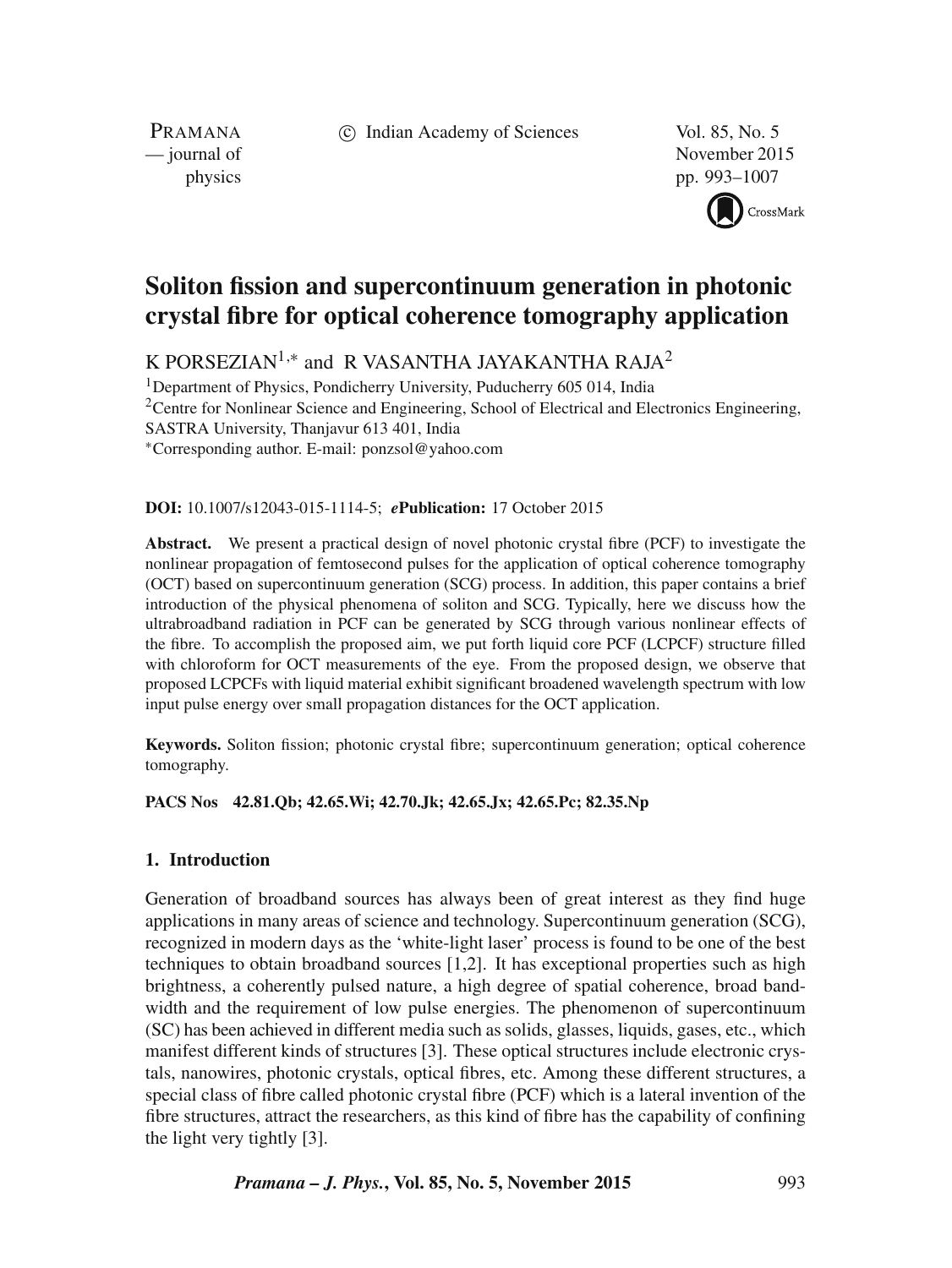The increased interests in the study of the properties of the PCF are mainly due to their potential soliton-related applications in various nonlinear domains. The crucial advantages of soliton using PCF over conventional fibre are seen in many applications such as SCG, pulse compression, optical switching, fibre laser, parametric amplifier, modulational instability (MI), etc. [4–7]. Even though great deal of research has been carried out in PCF for various applications, generating broadband sources and ultrashort pulses using SCG technique finds wide applications in the modern and highly demanding technological world. With the rapid advancement in PCF technology, research on SCG has gained momentum and evolved as one of the most elegant and dramatic effects in optics with a wide range of potential applications in various fields such as frequency metrology, biomedical sensors, optical coherence tomography, wavelength division multiplexing, etc. [8–11].

SCG in a PCF was discovered by Ranka *et al* [12] as a means to generate a broad spectrum with two octave width at unprecedentedly low input pulse energies. Since then it has attracted extensive attention for both its fundamental and application aspects which was mainly motivated by its nonlinear applications. Already plenty of works have been demonstrated on SCG in PCF in all pump regimes ranging from continuous wave (CW), nanosecond, picosecond to femtosecond over the last decade. For instance, in the femtosecond regime, Nishizawa *et al* [13] reported a SC spectrum from 1100 to 2100 nm using a femtosecond fibre laser generating 110 fs pulses at 1550 nm. In parallel with these impressive results using femtosecond sources, there has been extensive continued interest in generating broadband SC by low-power picosecond and even nanosecond pulses. The combination of Raman scattering and four-wave mixing (FWM) was also observed in an experiment by Coen *et al* [14], where a pulse of 60 ps width with 40 nJ energy at 647 nm generated a 450 THz SC in the fundamental mode using 10 m of PCF with zero dispersion wavelength (ZDW) at 675 nm. This ensures that the Stokes and anti-Stokes bands generated by FWM directly from the pump to broaden and merge, resulting in a 600 nm wide SC source. In addition to femtosecond and picosecond regimes, a reasonable study on nanosecond pulse in SCG has also been reported using PCFs. Using 0.8 ns duration, 300 nJ energy pulses from a Q-switched microchip laser at 532 nm, Dudley *et al* [15] have generated SC from 460 to 750 nm over 250 THz of 1.8 m of PCF, through excitation of a higher-order mode whose ZDW at 580 nm was reached from the pump wavelength by cascaded Raman scattering. Then, the development of high-power CW fibre sources has also been applied to SCG. By using  $Yb^{3+}$ -doped fibre amplifier in a master oscillator power fibre amplifier at 1065 nm, Avodkhin *et al* [16] generated SC of 1065–1375 nm wavelength range with high-power CW fibre sources using 100 m long PCF. In addition to pulse duration, the effects of the input pulse parameters, such as pulse energy, peak power and central wavelength, on the SCG in PCF are subjects of high interest that have been thoroughly investigated.

Among the different techniques utilized by several authors to generate SC sources for various applications, obtaining broadband spectrum for optical coherence tomography (OCT) applications of the eye is the main theme of the present work. Even though broadband sources of central wavelength of 800 nm is optimal for OCT, it is difficult to produce such a broad source at near visible wavelength even from the best available laser sources. Of late, the generation of desired bandwidth of broadband source is quite possible using SC technique with the advent of PCF where the anomalous dispersion can also be obtained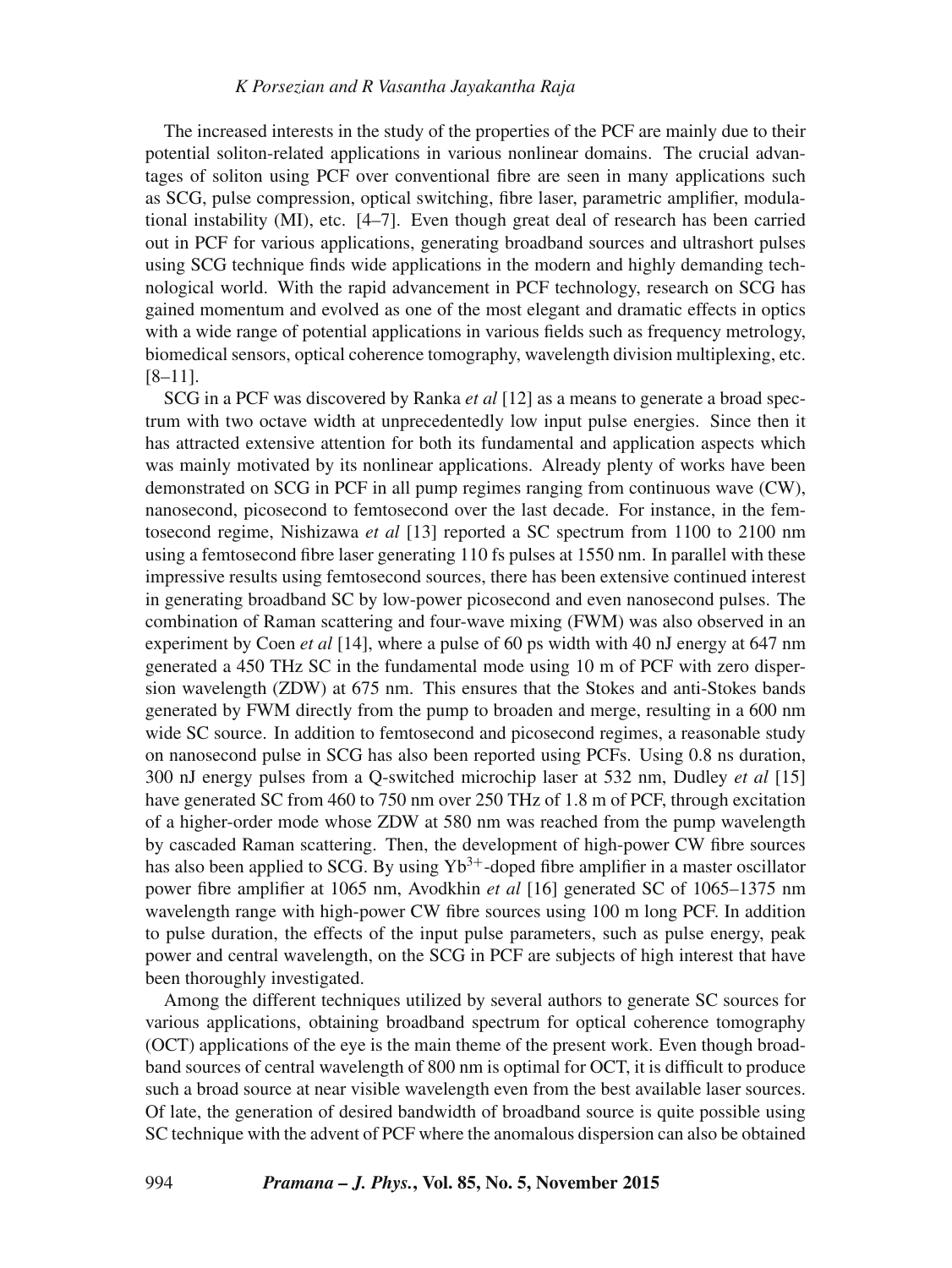at visible regime. As the application of SCG in OCT technology requires broadband and ultrashort pulses, it has been investigated through modelling PCF. The aim of this paper is not only to generate SCG for OCT applications, but also to study nonlinear phenomena of SCG in PCF. Hence, this paper is organized as follows: In the first part, nonlinear phenomena of soliton dynamics, soliton fission, role of higher-order linear and nonlinear effects and phenomena of SCG through PCF have been explained. In the second part, we intend to design PCF for the OCT application of eye.

## **2. Linear and nonlinear effects of the fibre**

Among various nonlinear phenomena of the optical fibre, a key nonlinear process known as soliton plays an essential role in the SCG mechanism. When an optical pulse is transmitted, the various Fourier components will experience different indices of refraction in an optical fibre. As the refractive index is a measure of the velocity of the wave propagation in the optical fibre, different Fourier components travel with different velocity called the group velocity dispersion (GVD) or the chromatic dispersion. The group velocity parameter  $\beta_2$  is given by

$$
\beta_2 = \frac{\partial}{\partial \omega} \left( \frac{1}{v_g} \right) = -\frac{1}{v_g^2} \frac{\partial v_g}{\partial \omega},\tag{1}
$$

where  $v_g$  is the group velocity of the modulated wave. The pulse broadening is mainly due to GVD parameter  $\beta_2$ . The GVD varies with respect to wavelength  $\lambda$ . In order to account for the dispersion due to GVD, a useful parameter called dispersion length is defined in the following way:

$$
L_{\rm D} = \frac{T_0^2}{|\beta_2|},\tag{2}
$$

where  $T_0$  is the pulse width. Figure 1 gives an idea about the broadening of pulse in a fibre due to GVD. The broadening of the pulse due to GVD will also add a chirp to the pulse. The chirp due to GVD will be either positive or negative depending on whether the fibre is of normal or anomalous dispersive type.

But for very intense light, the dielectric properties also depend on the intensity. This dependence is described by the nonlinear index  $n_2$  by the relation  $n = n_0 + n_2I$ , where  $I = |E|^2$  [17]. This means that the phase velocity  $v_p = c/n$  also becomes intensitydependent. The pulse is therefore phase-modulated due to its own intensity profile. This



Figure 1. Different frequencies travel at different group velocities in fibre causing pulses to be chirped.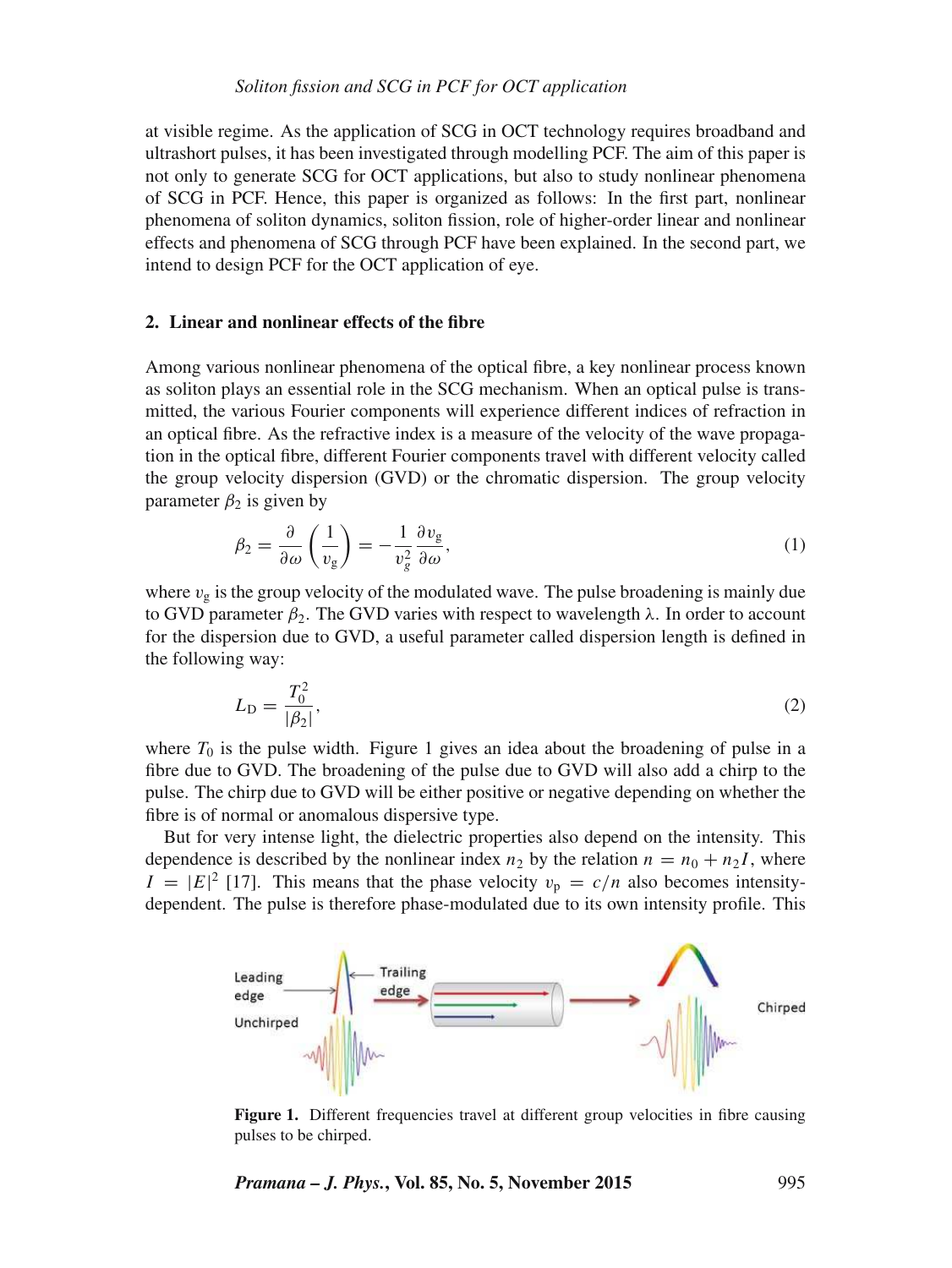is referred to as self-phase modulation (SPM). Hence, SPM can be defined as the phase change of an optical pulse due to the self-induced change in the nonlinear refractive index. To illustrate the effects of SPM, the pulse propagation equation has been considered as [17]

$$
\frac{\partial A}{\partial z} = \frac{i}{L_{\text{NL}}} \exp(-2\alpha z)|A|^2 A. \tag{3}
$$

Here, A is the normalized amplitude. The nonlinear length  $L_{NL} = 1/\gamma P_0$  provides the distance at which the nonlinear effects are important, where  $P_0$  is the input power. The solution of eq. (3) is

$$
A(z, T) = A(0, T) \exp[i\phi_{\rm NL}(z, T)] \tag{4}
$$

with

$$
\phi_{\rm NL}(z,T) = |A(0,T)|^2 \frac{z_{\rm eff}}{L_{\rm NL}}.\tag{5}
$$

Here

$$
z_{\text{eff}} = \frac{1}{\alpha} [1 - \exp(-2\alpha z)] \tag{6}
$$

and is smaller than  $z$  thus indicating that the loss limits the SPM. The time-dependent frequency shift induced by time-dependent phase  $\phi_{NL}$  is given by

$$
\delta\omega(T) = \frac{\partial |A(0,T)|^2}{\partial T} \frac{z_{\text{eff}}}{L_{\text{NL}}}.
$$
\n(7)

The chirp is caused by SPM and increases in magnitude with the propagation. This chirp leads to negative frequency chirp on the leading edge of the pulse and positive frequency chirp on the trailing edge. Over a large central region, the chirp is almost linear and positive. Figure 2 shows the spectral evolution of SPM for an unchirped Gaussian input pulse.



Figure 2. SPM acts as a positive chirp, which increases with increasing channel power level and system length (courtesy of google image).

#### 996 *Pramana – J. Phys.***, Vol. 85, No. 5, November 2015**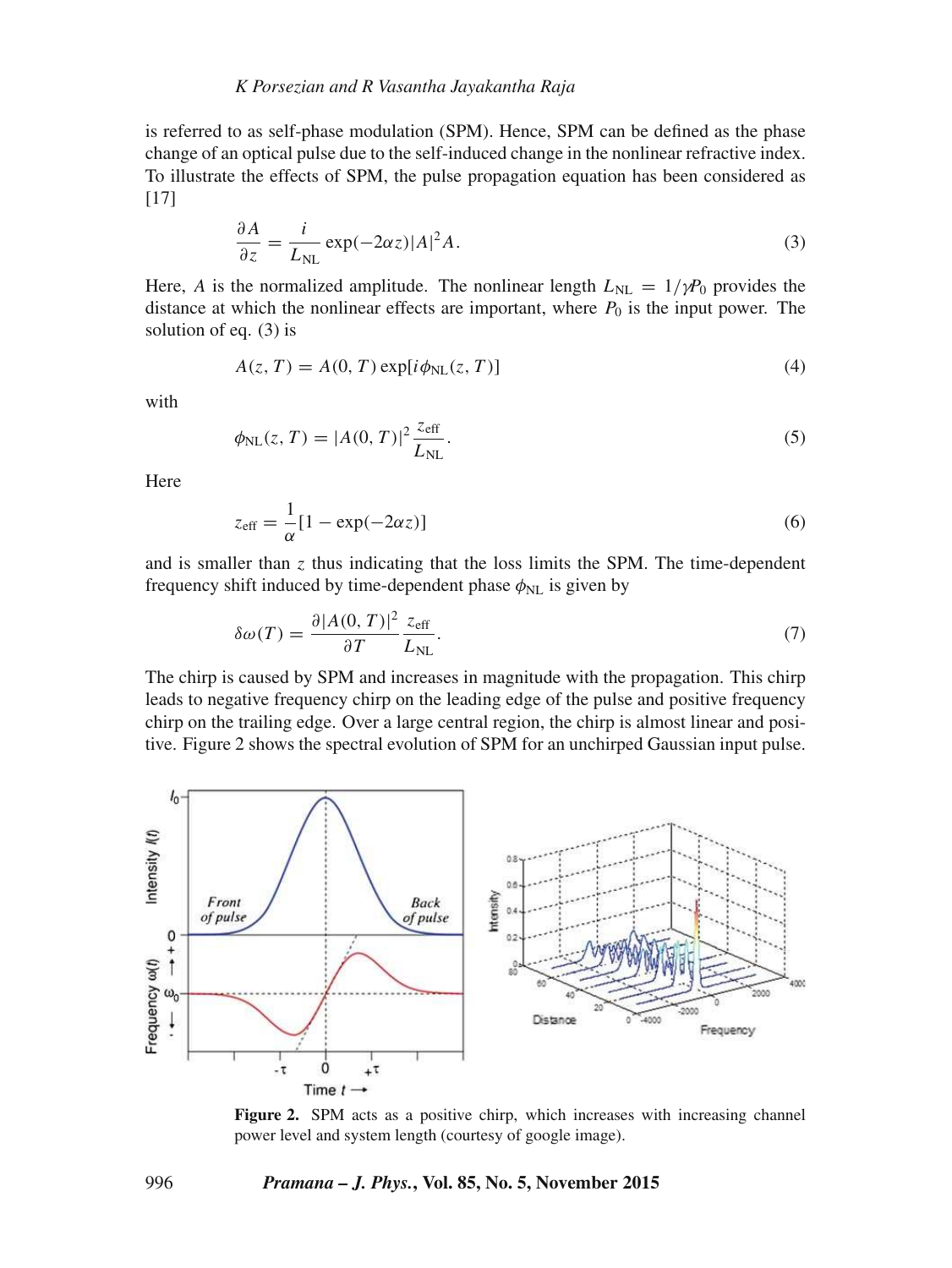

**Figure 3.** A condition can be obtained in which there is a perfect compensation of the effects. The GVD dispersion and nonlinear induced chirp have opposite signs (courtesy of google image).

Due to nonlinear temporal dependence of the chirp, the nonlinear phase-shift translates into broadening of the optical spectrum, generating new frequencies as the pulse travels inside the fibre. Also, it is observed that the slope of the frequency chirp increases with the distance. The temporal shape of the pulse remains unaffected.

## **3. Bright envelope solitons**

The red-shifted part will propagate faster than blue-shifted part of the pulse in the case of normal dispersion regime. On the other hand, blue-shifted part will travel faster than the red-shifted part in the anomalous dispersion regime. The important thing to note is that if dispersion is anomalous and nonlinearity is present, the frequency chirps created by dispersion and SPM are opposite in nature. Hence, it is possible that the two chirps cancel giving chirp-free pulse when  $L_D = L_{NL}$  as shown in figure 3. It turns out that it is possible for GVD and SPM to exactly balance each other. In this case neither the pulse nor its spectrum broadens. The undistorted pulse is called soliton [17]. Figure 4 shows the fundamental soliton evolution by balancing the chirp induced by anomalous GVD and SPM.



**Figure 4.** Formation of soliton by balancing the chirp induced by SPM and anomalous GVD.

*Pramana – J. Phys.***, Vol. 85, No. 5, November 2015** 997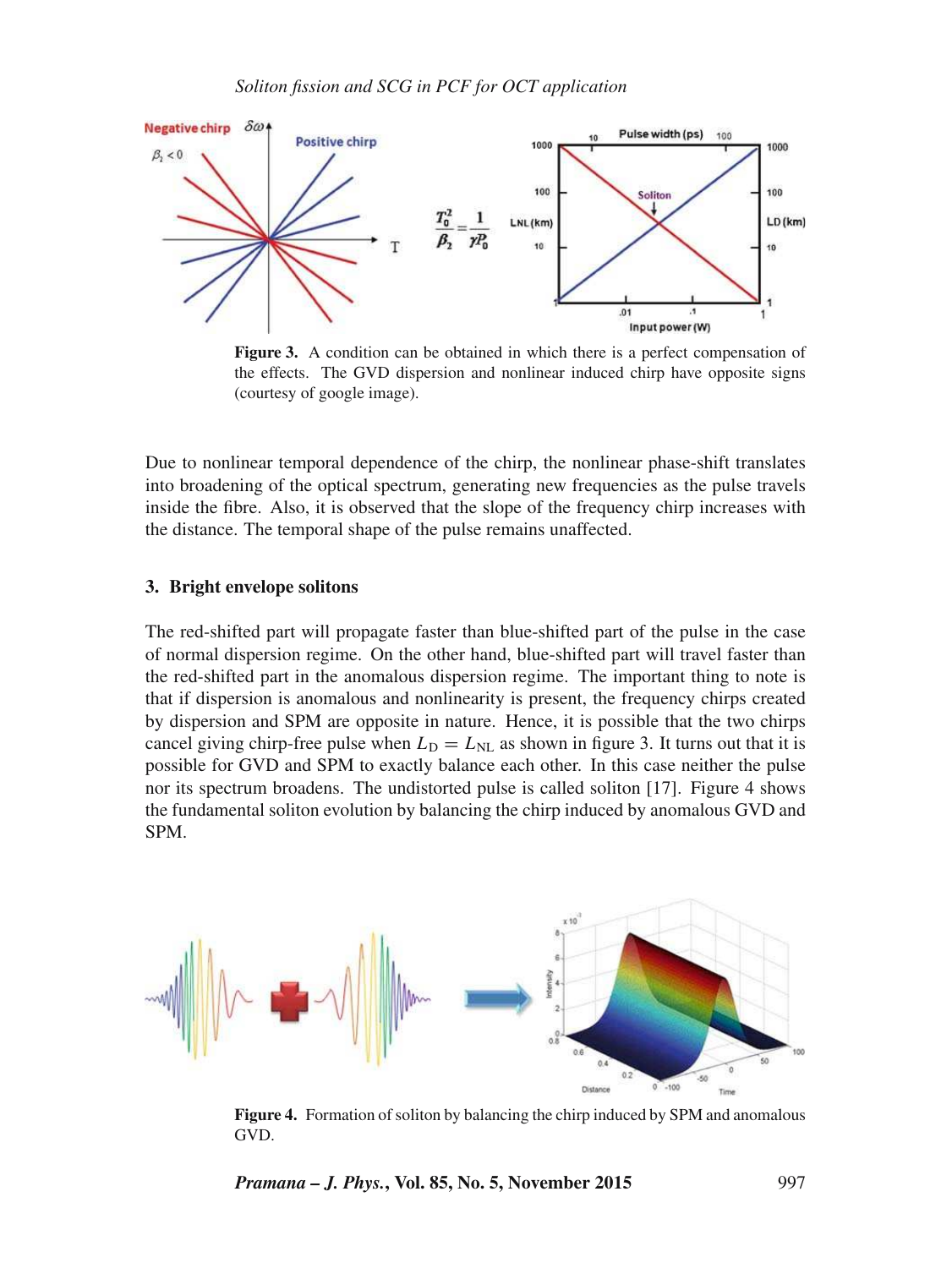Let us consider the propagation equation when only Kerr-like nonlinearity and secondorder dispersion are included. Hence, the NLS equation can be written as [17]

$$
\frac{\partial U}{\partial z} + \frac{i\beta_2}{2} \frac{\partial^2 U}{\partial T^2} = i\gamma (|U|^2 U),\tag{8}
$$

where U is the slowly-varying envelope of the wave,  $\zeta$  is the longitudinal coordinate and t is the time in the moving reference frame. The Kerr nonlinear coefficient  $\gamma$  is calculated using the formula  $\gamma = n_2 \omega_0/cA_{\text{eff}}$ , where *c* is the velocity of light. The fundamental soliton solution to this equation can be obtained directly by assuming a shape-preserving solution of the form  $U(z, T) = V(T) \exp[i\phi(z, T)]$ . The result is [17]

$$
U(z, T) = \sqrt{P_0} \operatorname{sech}\left(\frac{T}{T_0}\right) \exp\left[\frac{i|\beta_2|}{2T_0^2}z\right]
$$
(9)

with  $N = 1$ , where

$$
N^2 = \frac{\gamma P_0 T_0^2}{|\beta_2|}.\tag{10}
$$

Here, *N* is the soliton order. In the context of optical fibres, the solution (9) indicates that if a hyperbolic secant pulse, whose width  $T_0$  and the peak power  $P_0$  are chosen such that  $N = 1$  in eq. (10), is launched inside an ideal lossless fibre, the pulse will propagate without change in shape for arbitrarily long distances. This is the unique feature of the fundamental solitons that makes them attractive for optical communication systems [17]. The peak power  $P_0$  required to support the fundamental soliton is obtained from eq. (10) by setting  $N = 1$  and is given by

$$
P_0 = \frac{|\beta_2|}{\gamma T_0^2}.\tag{11}
$$

For single soliton pulse propagation, the hyperbolic secant shape is preserved for very long distance. For integer values of *N* larger than 1, a higher-order soliton is formed which does not preserve its shape during propagation. Instead, such waves follow a periodic evolution during propagation with shape recovering at multiples of the soliton period defined as  $\pi/2L<sub>D</sub>$ . This basic phenomenon of soliton plays a major role in SCG in achieving broadband spectra and ultrashort pulse.

#### **4. Raman effect**

When a light wave is incident on a fibre at the carrier frequency  $\omega_0$  in the presence of some resonance level  $\omega_R$  of the fibre material, the incident light results in the downshift of the carrier frequency, resulting in an entirely new frequency  $\omega_0 - \omega_R$ , known as the mode frequency. Such a process is known as Raman effect [17]. The principle of Raman scattering is that a lower wavelength pump-laser light travelling down an optical fibre along with the signal, scatters off atoms in the fibre, losses some energy to the atoms, and then continues its journey with the same wavelength as the signal. Therefore, the signal has additional photons representing it and, hence, is amplified. This new photon can now be joined by many more from the pump, which continue to be scattered as they travel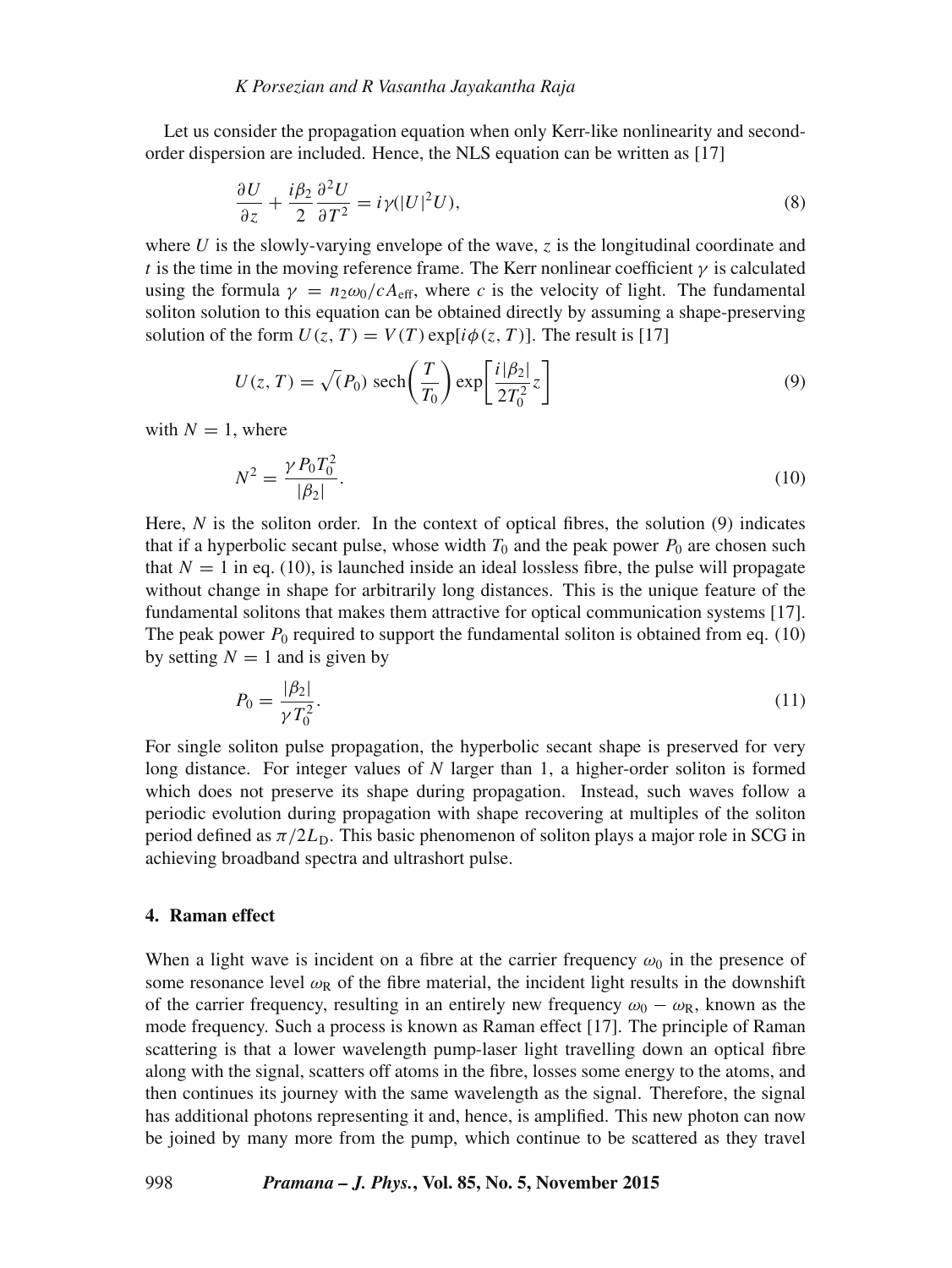down the fibre in a cascading process. When the frequency beating between the incident and scattered waves collectively enhances the optical photon, the scattering process is stimulated and the amplitude of the scattered wave grows exponentially in the direction of propagation, a phenomenon known as the stimulated Raman scattering (SRS). For solitons, this effect shifts the soliton spectrum towards lower frequencies which is called self-frequency shift.

## **5. Mechanism of SCG**

The detailed physical aspects of SCG can be interpreted by means of interplay of various nonlinear effects like SPM, Raman scattering and four-wave mixing (FWM). Among the various nonlinear phenomena, soliton forms the base for SCG mechanism. A complete theory of SCG by using soliton-related effects was proposed by Husakou *et al* [18], which has been confirmed by experiments and numerical simulations in the femtosecond regime [19]. Among the soliton-related effects, the two vital aspects of high degree of importance, namely, the soliton frequency shift induced by the Raman scattering and emission of dispersive radiation due to third-order dispersion, play crucial roles in SCG (figure 5).

A conceptually clear way to understand the main features of SCG in the femtosecond regime is to first consider the case of pumping in the anomalous dispersion regime, but close to the fibre's ZDW. Under typical pumping conditions, the power of the pump pulses is high enough for the input pulses to be considered as soliton of order *N*. A higherorder soliton pulse *N* breaks up into *N* constituent red-shifted solitons with varying group velocities. In principle, the energy of the fundamental soliton does not change, but it emits spectral components on the shorter wavelength (anti-Stokes) side of the pulse spectrum. The existence of such blue-shifted radiation is known as nonsolitonic radiation (NSR), also called dispersive radiation. The wavelength of the NSR is determined by phase matching condition as a result of perturbation by third- and higher-order dispersion.



**Figure 5.** Scheme of a SCG by fission of higher-order solitons. Thick violet line is GVD for a PCF. Spectra of NSR, solitons and input pulse are presented by blue, red and violet colour pulses, respectively. The phase mismatch between solitons and NSR is presented by blue lines.

## *Pramana – J. Phys.***, Vol. 85, No. 5, November 2015** 999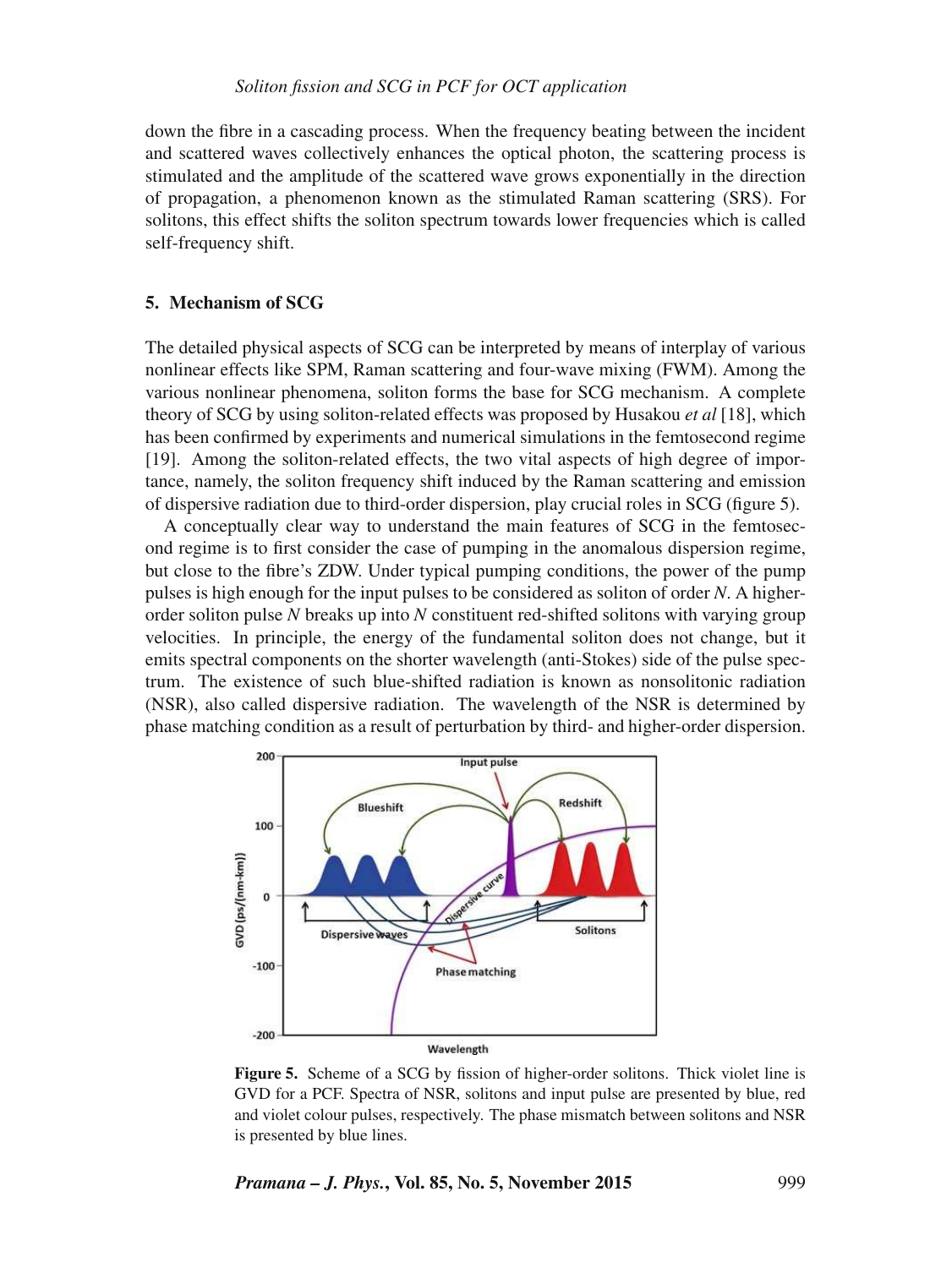The phases of non-solitonic radiation at  $\omega_d$  and soliton at frequency  $\omega_s$  at a distance z after a delay  $T = z/v_{\rm g}$  are given by [17]

$$
\phi_{\omega_d} = \beta(\omega_d) z - \omega_d(z/v_g), \tag{12}
$$

$$
\phi_{\omega_{\rm s}} = \beta(\omega_{\rm s})z - \omega_{\rm s}(z/v_{\rm g}) + \frac{1}{2}\gamma P_{\rm s}z,\tag{13}
$$

where  $P_s$  is the peak power of the Raman soliton formed after fission process. The last term in eq. (13) represents nonlinear phase shift due to soliton. As the central frequency  $\omega_s$  of the solition changes because of a Raman-induced frequency shift, the frequency of the dispersive wave would also change. If we expand  $\beta(\omega_d)$  in Taylor series around  $\omega_s$ , the two phases are matched when the frequency shift  $\Omega_d = \omega_d - \omega_s$  satisfies

$$
\sum_{n=2}^{\infty} \frac{\beta_n(\omega_s)}{n!} \Omega_d^n = \frac{1}{2} \gamma P_s. \tag{14}
$$

It is easy to see from eq. (14) that  $\Omega_d$  will not have any solution if the higher-order dispersive terms are absent and  $\beta_2 < 0$ . However, if we include the TOD, the resulting cubic polynomial,  $\beta_3 \Omega_d^3 + 3\beta_2 \Omega_d^2 - 3\gamma P_s = 0$ , provides the following approximate solution:

$$
\Omega_{\rm d} \approx -\frac{3\beta_2}{\beta_3} + \frac{\gamma P_{\rm s}\beta_3}{3\beta_2^2}.\tag{15}
$$

For soliton propagation in the anomalous dispersion regime such that  $\beta_2 < 0$  and  $\beta_3 > 0$ , the frequency shift  $\Omega_d$  is positive. As a result, the NSR is emitted at a higher frequency (or a shorter wavelength) than that of the soliton. This situation changes in fibres with  $\beta_3$  < 0 for which the NSR can be emitted at wavelengths longer than that of the soliton. In a PCF, higher-order dispersion effects are stronger than in standard fibres and play a much more significant role in pulse propagation. In PCFs, the generation of multiple frequency components due to soliton fission in the presence of Raman effect and thirdorder dispersion is much more pronounced. The distinct spectral fractions arise due to the existence of multisolitons with different frequencies, results in a broad spectrum as a consequence of nonlinear interactions between soliton and blue-shifted continuum.

#### **6. Optical coherence tomography**

OCT is an emerging biomedical image technique. Obtaining micrometer scale fine spatial resolution cross-sectional images of the highly scattering media, portability and cost effectiveness are main advantages of SCG in OCT. By using OCT technique one can obtain high-resolution cross-sectional image without physically damaging the tissue. The penetration depth of the OCT is typically limited by optical scattering of the tissue. The optimal choice of the centre wavelength depends on the biological medium under investigation. To achieve a good penetration depth, the 800 nm wavelength region is optimal for OCT measurements of the eye, due to lower absorption, while the 1300 nm region is considered optimal for the measurements of highly scattering tissue such as skin, due to lower scattering. For instance, Kawagoe *et al* [20] developed a high power SC source at a centre wavelength of 1.7  $\mu$ m to demonstrate highly penetrative ultrahigh-resolution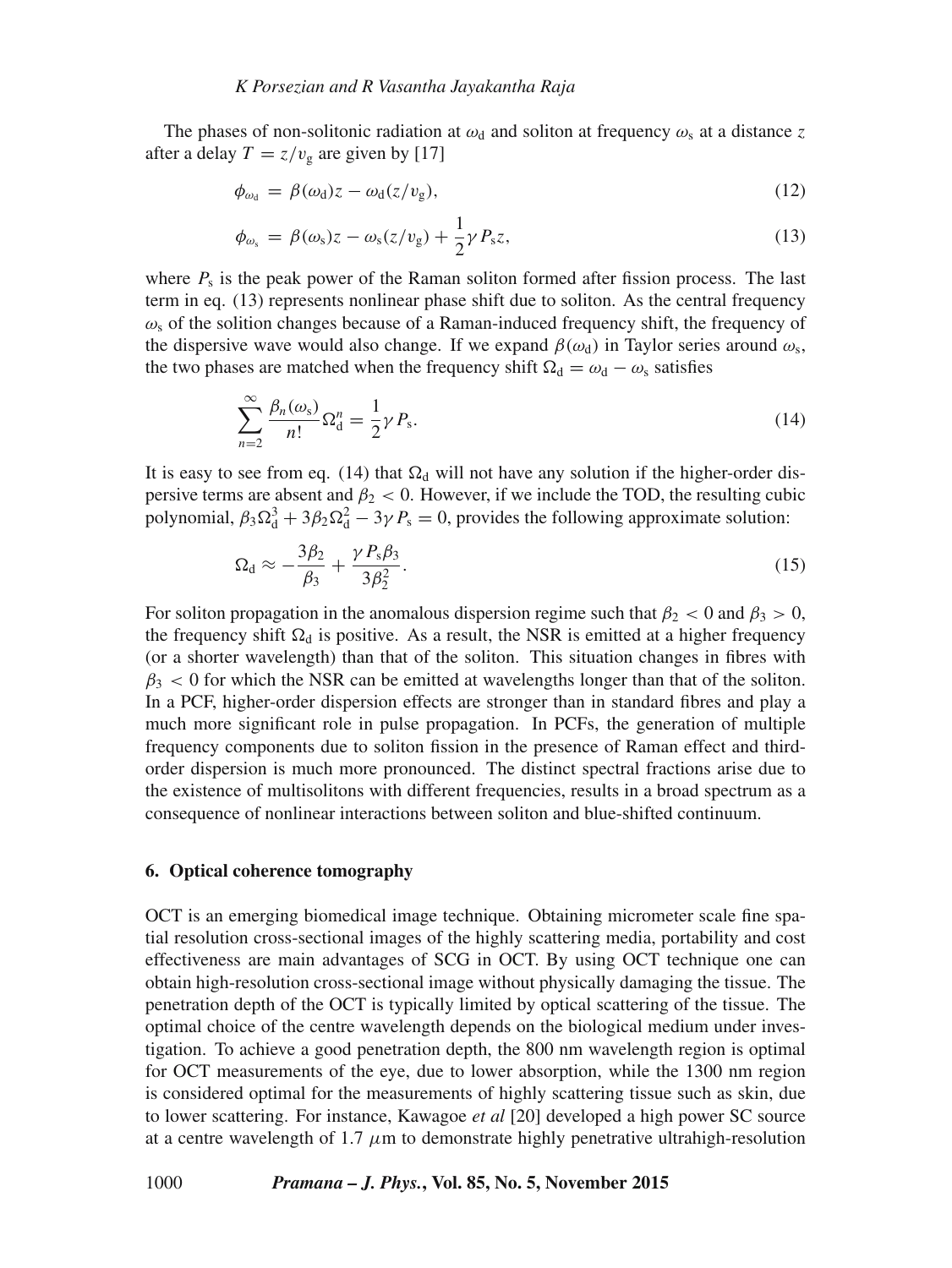OCT. Aguirre *et al* [21] demonstared high resolution OCT at 800 nm and 1300 nm using SCG in a single PCF with a parabolic dispersion profile and two closely spaced ZDW. By doping germanium, which has higher refractive index, inside the host silica, Hossain *et al* [22] proposed novel PCF to generate SC radiation for dental OCT applications at 1.31  $\mu$ m. The novel PCFs were also proposed for dental optical diagnostics in [23,24]. The generation of broadband laser pulses at shorter wavelength near 800 nm is especially preferred in OCT measurement of the eye [25].

It is desirable to have an OCT light source with a spectrum that is extremely broad (hundreds of nanometres), relatively smooth and flat, and a centre wavelength adjusted to the particular OCT application. Due to the interferometric basis of the technique, the resolution depth  $\Delta z$  of the cross-sectional image is related to the centre wavelength  $\lambda_c$ and the FWHM bandwidth  $\Delta\lambda$  of the light source as [26]

$$
\Delta z = \frac{2 \ln 2}{\pi} \frac{\lambda_c^2}{\Delta \lambda} \approx 0.44 \frac{\lambda_c^2}{\Delta \lambda}.
$$
\n(16)

## **7. Designing PCF for the OCT measurement of the eye**

In order to compare the quality of the proposed PCF, we first design the silica core PCF and then study the dynamics of the SC pulse. We start the analysis to design the conventional PCF at 800 nm with large air hole diameter  $(d)$  and small pitch  $(\Lambda)$  constant to achieve large dispersion and high nonlinearity values. However, it is noteworthy that, after attaining certain value of normalized air-hole size  $(d/\Lambda)$ , the fibre may not be a single mode at 800 nm. Hence, to study the SC at 800 nm, we design the conventional silica core PCF with structure parameters of  $d/\Lambda = 0.65$  and  $\Lambda = 1$   $\mu$ m. To understand the dynamics of ultrashort pulse propagation in the proposed PCF, we have used the modified nonlinear Schrödinger (MNLS) equation of the following form [3]:

$$
\frac{\partial U}{\partial z} + \sum_{n=2}^{4} \beta_n \frac{i^{n-1}}{n!} \frac{\partial^n U}{\partial t^n} = i\gamma \left( 1 + \tau_{\text{shock}} \frac{\partial}{\partial t} \right)
$$

$$
\times \left( U \int_{-\infty}^t R(\tau) |U(t-\tau)|^2 d\tau \right). \tag{17}
$$

The parameters  $\beta_n$  are the  $n (= 2, 3, 4)$ th-order dispersion coefficient. The response function of  $R(t)$  can be written as

$$
R(t) = (1 - f_{\rm R})\delta(t) + f_{\rm R}h_{\rm R}(t),
$$
\n(18)

where  $f_R$  represents the fractional contribution of the delayed Raman response (0.18 for silica and 0.35 for chloroform) and  $h<sub>R</sub>$  is the Raman response function. To investigate the SCG in PCF, we numerically solve eq. (17) using split step Fourier method (SSFM) with initial envelope of the soliton for the peak power  $P_0 = 20$  kW at  $z = 0$  given by  $U(0, t) =$  $\sqrt{P_0}$  sech(*t*). Numerical simulation is carried out for the input pulse by setting wavelength  $\lambda = 800$  nm and the pulse width FWHM of 20 fs. The fibre parameters are evaluated using the fully vectorial effective index method which is a widely used numerical technique that provides the propagation constant of the guided modes in PCF [27], with the wavelength

*Pramana – J. Phys.***, Vol. 85, No. 5, November 2015** 1001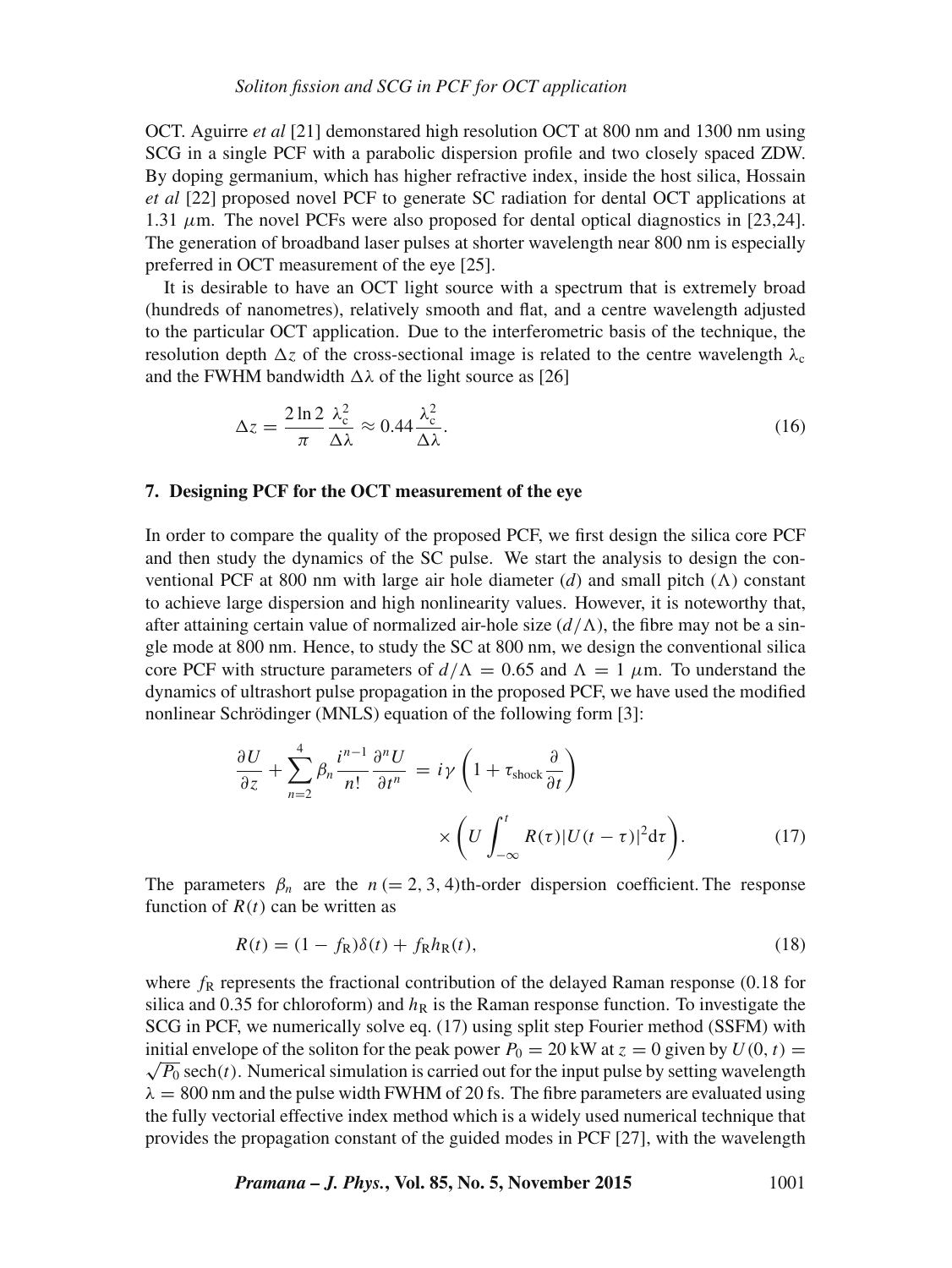

**Figure 6.** The SCG for 20 fs input pulse width in silica core PCF at 800 nm. The fibre parameters are  $\beta_2 = -0.0148883 \text{ ps}^2/\text{m}$ ,  $\beta_3 = 0.000032771 \text{ ps}^3/\text{m}$  and  $\beta_4 =$  $1.19 \times 10^{-7} \text{ps}^4/\text{m}$ . The nonlinearity value  $\gamma = 0.04869 \text{ W}^{-1} \text{ m}^{-1}$ . The propagation length  $L = 2$  cm.

dependence of the refractive index of silica included in the dispersion calculation. The fibre parameters are  $\beta_2 = -0.0148883 \text{ ps}^2/\text{m}$ ,  $\beta_3 = 0.000032771 \text{ ps}^3/\text{m}$  and  $\beta_4 =$  $1.19 \times 10^{-7}$  ps<sup>4</sup>/m and the nonlinearity value is  $\gamma = 0.04869$  W<sup>-1</sup> m<sup>-1</sup> for PCF. Figure 6 shows the spectral evolution of SC pulse in PCF. Simultaneously, we have also analysed the evolution of soliton dynamics in the time domain from figure 7. From these two figures we come to the conclusion that high input power is required to obtain the SC pulse in silica core PCF. Hence, we anticipate another PCF to minimize input power as low as possible.

## **8. SCG in non-silica PCF**

In general, there are two proven ways to enhance the nonlinearity and dispersion values in PCFs. First, one can modify the design of PCF with large air hole size leading



**Figure 7.** The pulse propagation through silica core PCF. The fibre parameters are  $\beta_2 = -0.0148883 \text{ ps}^2/\text{m}, \beta_3 = 0.000032771 \text{ ps}^3/\text{m} \text{ and } \beta_4 = 1.19 \times 10^{-7} \text{ ps}^4/\text{m}.$ The nonlinearity value  $\gamma = 0.04869 \text{ W}^{-1} \text{ m}^{-1}$ . The propagation length  $L = 2 \text{ cm}$ .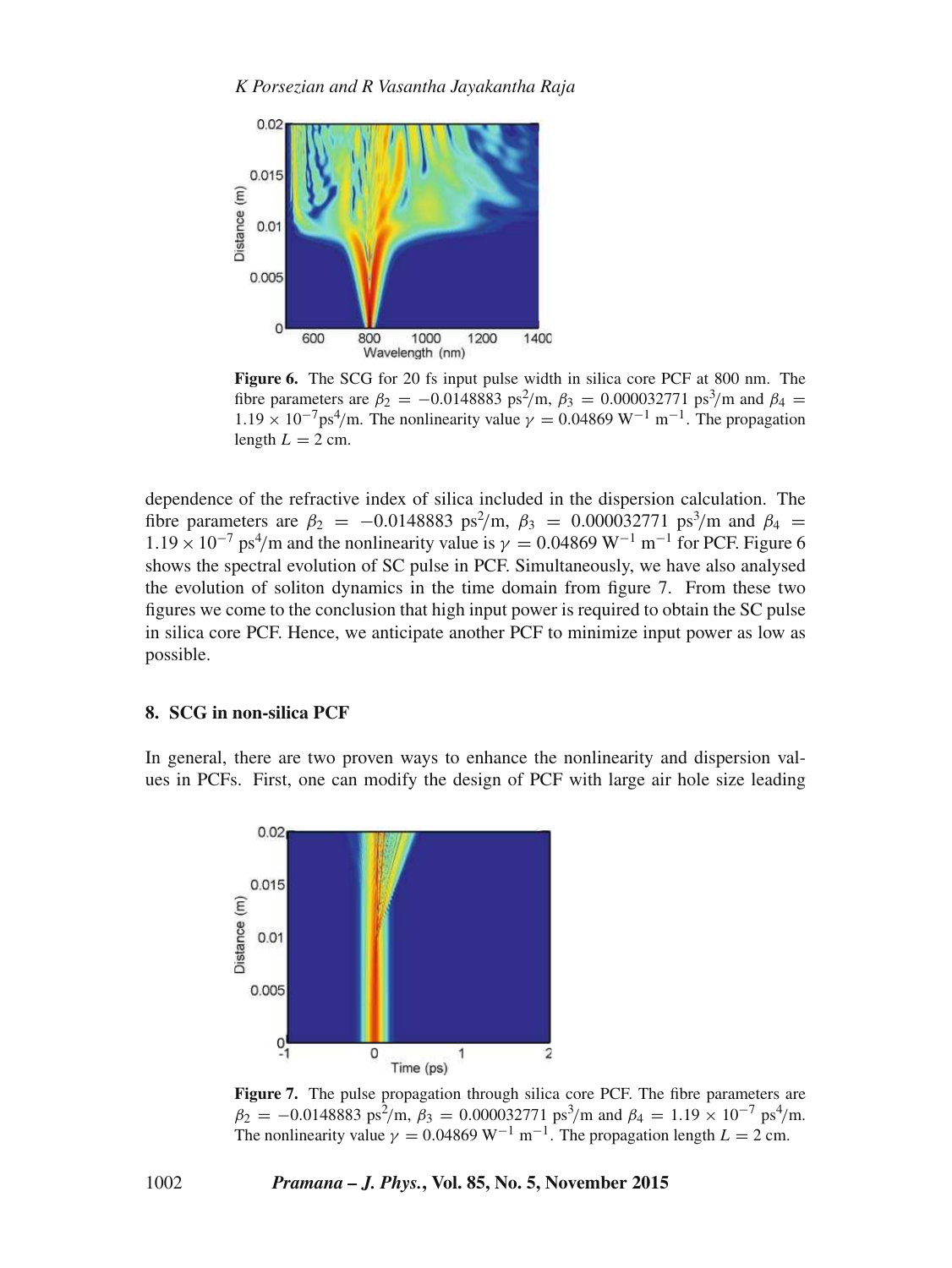## *Soliton fission and SCG in PCF for OCT application*

to high nonlinearity and large dispersion. However, the single mode tends to vanish for larger values of air hole size. Secondly, the non-silica technology such as SF6, TF10,  $CS<sub>2</sub>$ , nitrobenzene etc., enhances the nonlinearity and eventually the required input energy of the pulse can be minimized considerably [28–30]. For instance, Zhang *et al* [31] utilized the liquid core PCF (LCPCF) with  $CS<sub>2</sub>$  and nitrobenzene filled into the core to generate dramatically broadened SC in a range from 700nm to more than 2500 nm when pumped at 1.55  $\mu$ m with subpicosecond pulses. Our group also studied the nonlinear optical phenomena with ultrabroadband radiation in LCPCF. Since the LCPCF has complex nonlinear phenomena, we analysed the role of saturable nonlinear response and slow nonlinear response on SCG in detail [32,33]. There has been an increasing interest in another type of PCF made of softglass for mid-infrared SCG due to its higher nonlinearity and low transmission loss in the mid-infrared region  $2-4 \mu m$  [34]. For example, an SC with a bandwidth exceeding 4  $\mu$ m was generated in a short tellurite fibre by using 110 fs pulses at 1550 nm [34]. Additionally, in a recent experiment, a centimetre-long ZBLAN fluoride fibre was pumped in the normal dispersion regime by a 1450 nm femtosecond laser and despite having nonlinearity comparable to silica, an ultrabroad SC spanning from the ultraviolet to ∼6 μm was demonstrated [35]. In parallel, Ole Bang *et al* demonstrated the formation of SCG in tellurite PCFs specially designed for high power picosecond pumping at the thulium wavelength of 1930 nm [36].

Even in the non-silica technology, obtaining anomalous dispersion at visible regime is very difficult in PCF for large air hole diameter. Nevertheless, one can achieve all the required parameters such as large values of dispersion and nonlinearity by filling the chloroform liquid in the core region of the PCF [37]. SCG in chloroform-filled LCPCF has also been demonstrated at 800 nm in [37]. Based on this work, we have designed novel PCF structures for efficient soliton propagation and pulse compression in chloroformfilled LCPCF [38,39]. The existence of anomalous dispersion in this highly nonlinear PCF near visible wavelength brings the attention that the broadband pulse can be attained using SC technique for OCT measurement of the eye.

## **9. Designing novel PCF for OCT**

At the outset, we intend to design highly nonlinear PCF for the investigation of the eye using OCT technique. As the aim of the present work is to achieve the SC at very short distance with low input power, we would like to try another design of PCF. Since liquid chloroform has very high nonlinearity and the refractive index is almost equal to that of silica, we consider the PCF with chloroform filled in the core region as shown in figure 8. The value of nonlinear coefficient  $n_2$  of chloroform is  $1.7 \times 10^{-18}$  m<sup>2</sup>/W and the refractive index of chloroform is given by [39]

$$
n_{\text{CHCl}_3} = 1.431364 + 5632.41 \times \lambda^{-2} - 2.0805 \times 10^8 \times \lambda^{-4} + 1.2613 \times 10^{13} \times \lambda^{-6},
$$
\n(19)

where  $\lambda$  is the wavelength in nm. The newly designed chloroform-filled LCPCF offers low dispersion and nonlinear length scales when appropriate PCF parameters are chosen. The modified LCPCF has  $d_c/\Lambda_c = 0.85$  with  $\Lambda_c = 1.1 \mu m$  and the core diameter *D* is equal to the diameter of air-hole in the outer ring  $d_c$ , i.e.  $D = d_c$ . The variation of GVD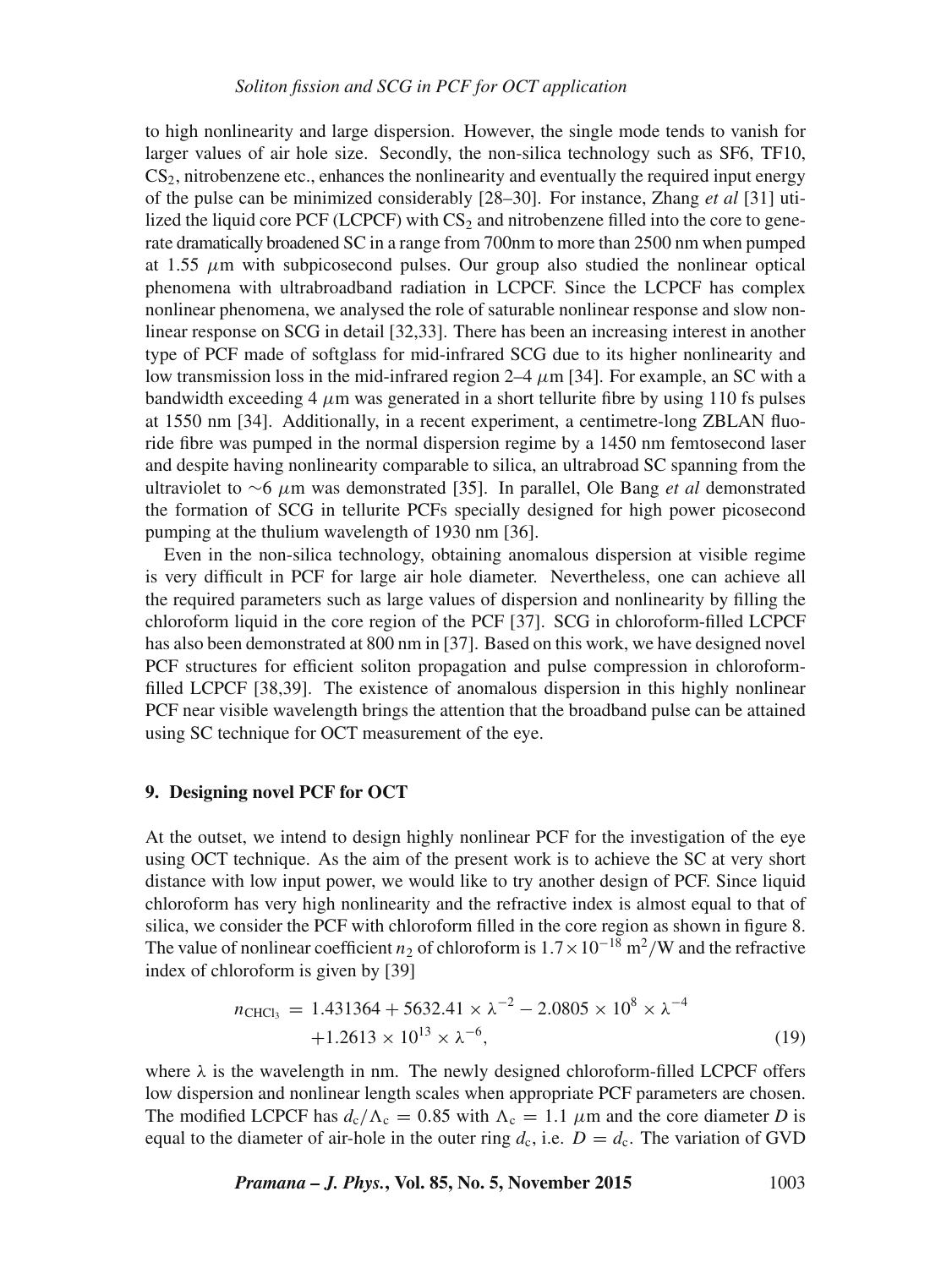## *K Porsezian and R Vasantha Jayakantha Raja*



**Figure 8.** Schematic diagram of liquid-filled PCF.

parameters as a function of wavelength is represented in figure 9. In order to compare the efficiency of the SC sources in the proposed PCF, we have started our discussion from designing fibre with the same dispersion parameter value for both the conventional silica as well as the proposed LCPCF.

To investigate the dynamical behaviour of the SC in the newly designed chloroformfilled LCPCF, we consider the same length as in the case of the conventional PCF. The pulse parameter values are maintained the same for both the designed LCPCF and the conventional PCF. The required input power and length of the PCF can be calculated from the dispersion and nonlinear length scales. Since the nonlinearity of CPCF is almost 200 times larger than the SPCF, it is clear that CPCF can attain the same broadening with an input power 200 times lower than that of the SPCF. This is confirmed by the numerical simulation that SC is obtained at the pulse power of 20 kW and 200 W for fibre design PCF and LCPCF, respectively. Figure 10 illustrates the dynamics of SC pulse for the newly proposed LCPCF. The corresponding soliton breaking dynamics is shown in figure 11. It is fascinating to observe from figure 6 that the dispersive wave components emerge at shorter distance of pulse propagation with low power, overwhelming the fact that the nonlinear and dispersion value of chloroform-filled LCPCF are very large in comparison to the ordinary solid core PCF. Thus, one can achieve efficient broad spectrum typically SC pulse at 800 nm for OCT application using low input power in chloroform-filled LCPCF rather than in silica core PCF .



**Figure 9.** The variation of GVD for different wavelengths for both SPCF and LCPCF.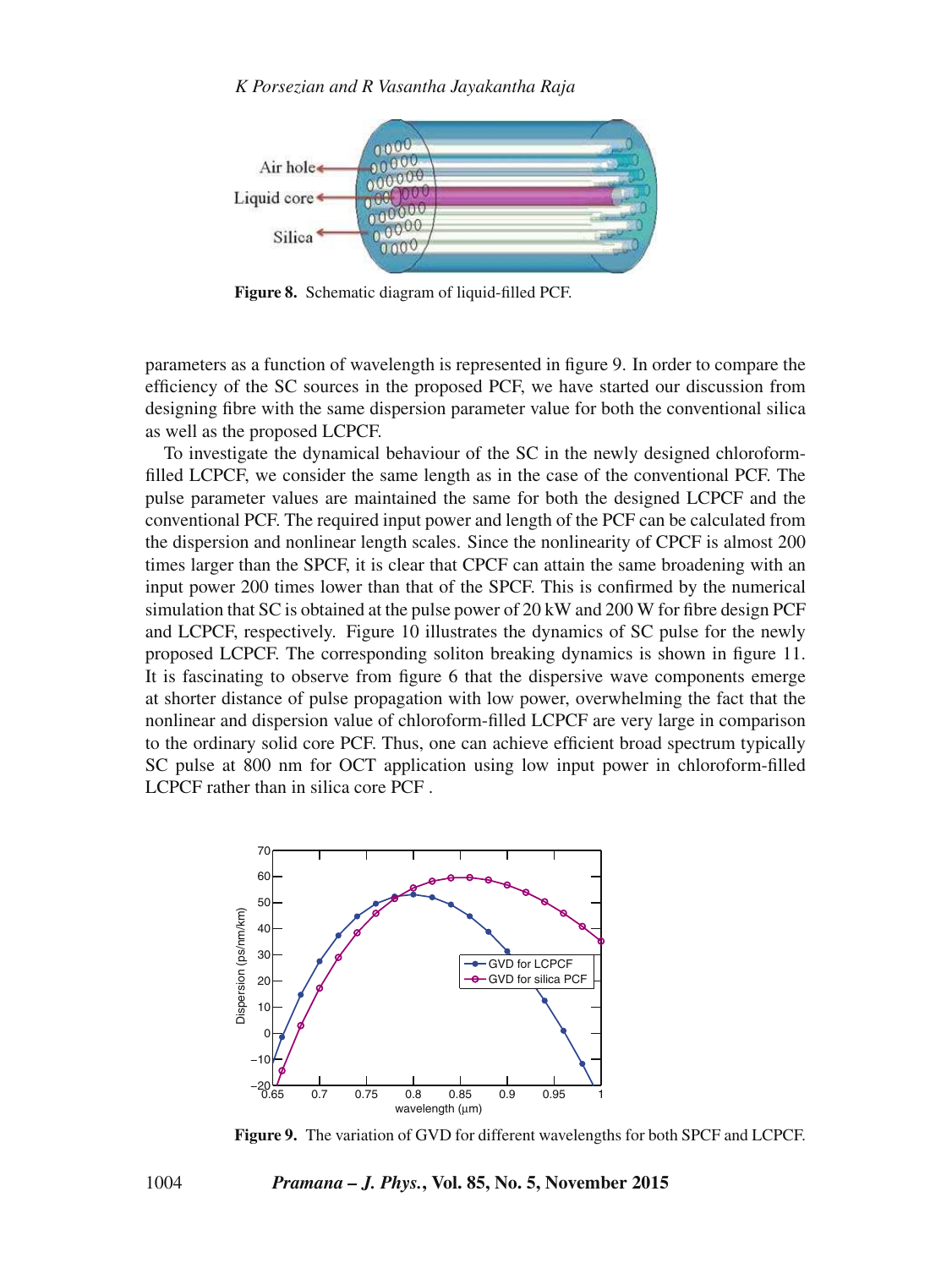

**Figure 10.** The SCG for 20 fs input pulse width in LCPCF at 800 nm. The fibre parameters are  $\beta_2 = -0.018 \text{ ps}^2/\text{m}$ ,  $\beta_3 = 0.000004850570 \text{ ps}^3/\text{m}$  and  $\beta_4 = 7.059 \times 10^{-7}$  $10^{-7}$  ps<sup>4</sup>/m. The nonlinearity value  $\gamma = 14.56 \text{ W}^{-1} \text{ m}^{-1}$ . The propagation length  $L = 2$  cm.



**Figure 11.** The pulse propagation through LCPCF. The fibre parameters are  $\beta_2$  =  $-0.018 \text{ ps}^2/\text{m}, \beta_3 = 0.000004850570 \text{ ps}^3/\text{m}$  and  $\beta_4 = 7.059 \times 10^{-7} \text{ ps}^4/\text{m}$ . The nonlinearity value  $\gamma = 14.56 \text{ W}^{-1} \text{ m}^{-1}$ . The propagation length  $L = 2 \text{ cm}$ .

#### **10. Conclusion**

In conclusion, we have theoretically investigated the nonlinear propagation of femtosecond pulses in PCF. The detailed physical aspects of soliton fission and broadband SCG dynamics have been studied using appropriately modified NLS equation by means of interplay between various nonlinear effects like SPM, Raman scattering and higher-order dispersion in the femtosecond regime. To achieve broadband pulse using SCG technique for OCT application of the eye, we have first numerically investigated the dynamics of soliton propagation at 800 nm in silica core PCF. Subsequently, we have successfully investigated the novel theoretical design of chloroform-filled PCF to achieve SC pulsewith low input power for OCT applications of the eye. It has been observed that one can achieve high resolution depth in novel PCF at very short length with low input energy at 800 nm in contrast to silica core PCF.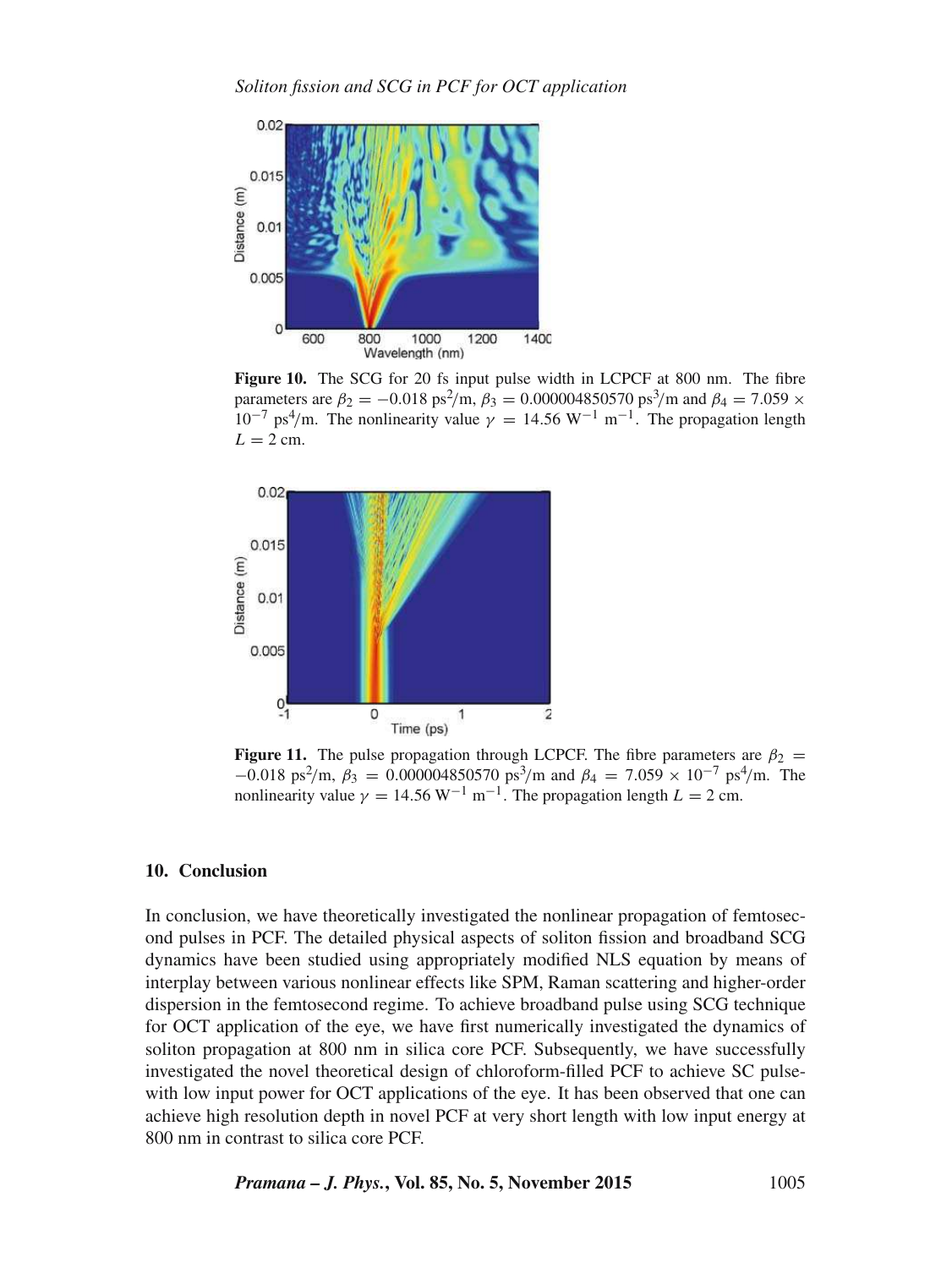#### **Acknowledgement**

KP acknowledges DST, IFCPAR, NBHM, DST-FCI and CSIR, the Government of India for financial support through major projects. RVJR wishes to thank DST fast-track programme for providing financial support.

## **References**

- [1] A M Zheltikov, *Physics-Uspekhi* **49(6)**, 605 (2006)
- [2] D V Skryabin and A V Gorbach, *Re*v*. Mod. Phys.* **82**, 1287 (2010)
- [3] J M Dudley and J R Taylor (Eds) *Optical fiber supercontinuum generation*, 1st edn (Cambridge University Press, Cambridge, 2010)
- [4] F W Wise, A Chong and W H Renninger, *Laser Photon. Re*v*.* **2**, 58 (2008)
- [5] T Uthayakumar, R Vasantha Jayakantha Raja and K Porsezian, *Opt. Commun.* **296**, 124 (2013)
- [6] M H Frosz, T Sørensen and O Bang, *J. Opt. Soc. Am. B* **23**, 1692 (2006)
- [7] A K Sarma, *Jpn. J. Appl. Phys.* **47**, 5493 (2008)
- [8] J H V Price, K Furusawa, T M Monro, L Lefort and D J Richardson, *J. Opt. Soc. Am. B* **19**, 1286 (2002)
- [9] N I Nikolov, T Sørensen, O Bang and A Bjarklev, *J. Opt. Soc. Am. B* **20**, 2329 (2003)
- [10] A V Avdokhin, S V Popov and J R Taylor, *Opt. Lett.* **28**, 1353 (2003)
- [11] J M Dudley, G Genty and S Coen, *Re*v*. Mod. Phys.* **78**, 1135 (2006)
- [12] J K Ranka, R S Windeler and A J Stentz, *Opt. Lett.* **25**, 25 (2000)
- [13] N Nishizawa, Y Chen, P Hsiung, E P Ippen and J G Fujimoto, *Opt. Lett.* **29**, 2846 (2004)
- [14] S Coen, A H Chau, R Leonhardt, J D Harvey, J C Knight, W J Wadsworth and P St J Russell, *J. Opt. Soc. Am. B* **19**, 753 (2002)
- [15] J M Dudley, L Provino, N Grossard, H Maillotte, R S Windeler, B J Eggleton and S Coen, *J. Opt. Soc. Am. B* **19**, 765 (2002)
- [16] A V Avdokhin, S V Popov and J R Taylor, *Opt. Lett.* **28**, 1353 (2003)
- [17] G P Agrawal, *Nonlinear fiber optics* (Academic Press, 2001)
- [18] A V Husakou and J Herrmann, *Phys. Re*v*. Lett.* **87**, 203901 (2001)
- [19] J Herrmann, U Griebner, N Zhavoronkov, A Husakou, W J Wadsworth, J C Knight, P St J Russell and G Korn, *Phys. Re*v*. Lett.* **88**, 173901 (2002)
- [20] H Kawagoe, S Ishida, M Aramaki, Y Sakakibara, E Omoda, H Kataura and N Nishizawa, *Bio. Opt. Express* **5**, 932 (2014)
- [21] A D Aguirre, N Nishizawa, J G Fujimoto, W Seitz, M Lederer and D Kopf, *Opt. Express* **14**, 1145 (2006)
- [22] M A Hossain, Y Namihira, S M A Razzak, M A Islam, J Liu, S F Kaijage and Y Hirako, *Opt. Laser Tech.* **44**, 976 (2012)
- [23] Y Namihira, M A Hossain, T Koga, M A Islam, S M A Razzak, S F Kaijage, Y Hirako and H Higa, *Opt. Re*v*.* **19**, 78 (2012)
- [24] S O Konorov, V P Mitrokhin, A B Fedotov, D A S Biryukov, V I Beloglazov, N B Skibina, A V Shcherbakov, E Wintner, M Scalora and A M Zheltikov, *Appl. Opt.* **43**, 2251 (2004)
- [25] S W Lee, H W Song, B K Kim, M Y Jung, S H Kim, J D Cho and C S Kim, *J. Opt. Soc. Korea* **15**, 293 (2011)
- [26] I Hartl, X D Li, C Chudoba, R K Ghanta, T H Ko, J G Fujimoto, J K Ranka and R S Windeler, *Opt. Lett.* **26**, 608 (2001)